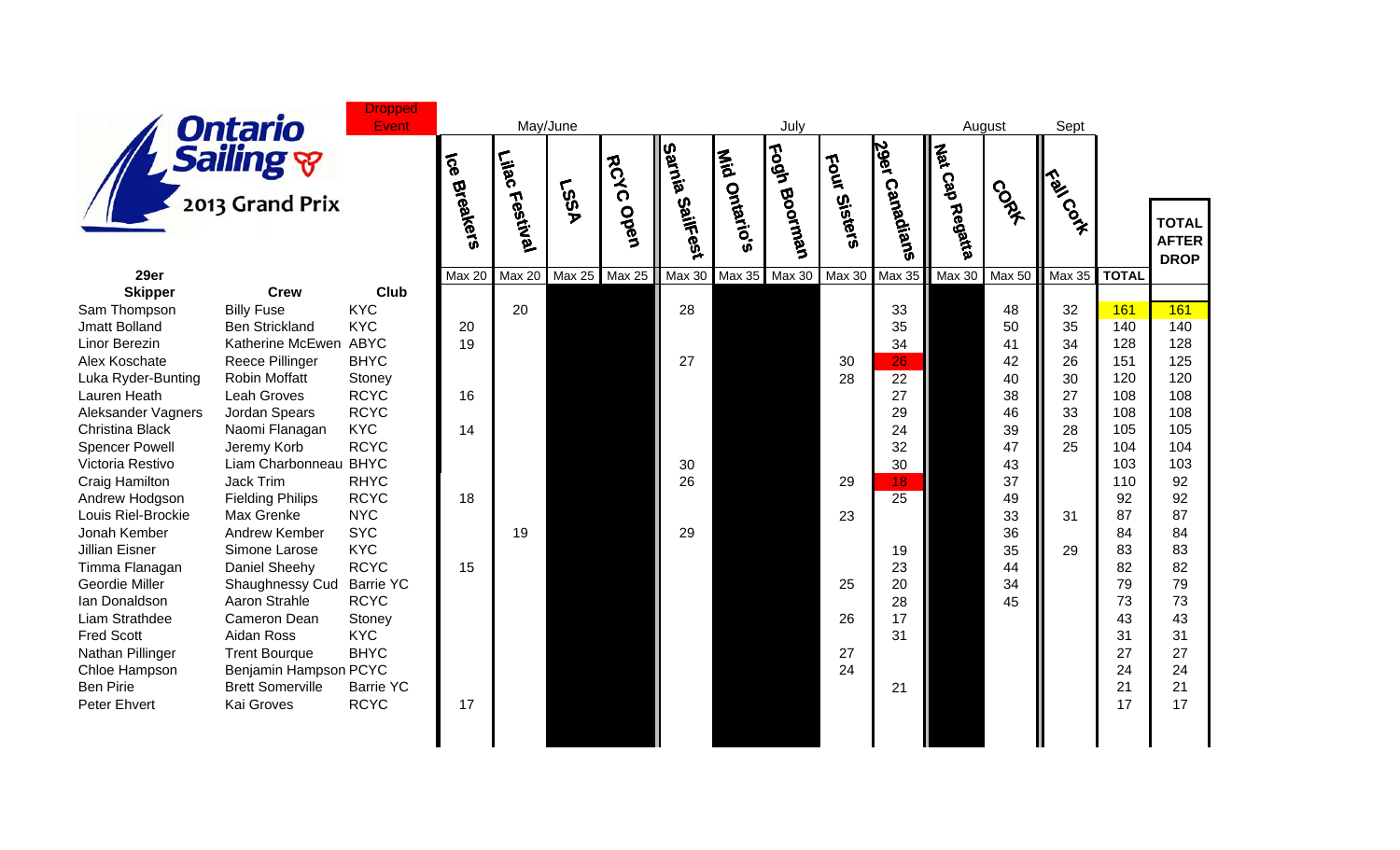| 420                            |                           |             |    |    |    |    |    |    |    |    |     |     |
|--------------------------------|---------------------------|-------------|----|----|----|----|----|----|----|----|-----|-----|
| Pat Wilson                     | Max Wood                  | <b>KYC</b>  |    |    | 35 |    | 29 |    | 48 | 35 | 147 | 147 |
| Derek Nicholson                | Evan DePaul               | RHYC/OST    | 20 | 30 |    | 30 |    |    | 50 |    | 130 | 130 |
| Jacob Webster                  | Shea Graeme               | <b>SLSC</b> |    |    | 33 |    | 23 |    | 46 |    | 102 | 102 |
| <b>Michael Green</b>           | <b>Christian Frketlch</b> | <b>RHYC</b> |    | 29 |    | 28 |    |    | 45 |    | 102 | 102 |
| <b>Ryan Smith</b>              | Owen                      | RHYC/OST    | 19 |    |    |    |    |    | 49 | 34 | 102 | 102 |
| Michael Montagnese             | lain DesBrisay            | <b>TSCC</b> |    |    | 29 |    | 18 |    | 39 |    | 86  | 86  |
| Michael Wooten                 | <b>Holly Somerville</b>   | Stoney      |    |    | 30 |    | 10 |    | 28 |    | 68  | 68  |
| Michael Robson                 | <b>Cameron Riegel</b>     | <b>SLSC</b> |    |    | 15 |    | 20 |    | 29 |    | 64  | 64  |
| Julian Lowery                  | Mitch Lowery              | <b>NSC</b>  |    |    | 26 |    |    |    | 36 |    | 62  | 62  |
| Justin Venturo                 | <b>Cal Siemens</b>        | <b>KYC</b>  |    |    | 19 |    |    |    | 42 |    | 61  | 61  |
| Ryan Lind                      | <b>Oliver Triskan</b>     | <b>SMSC</b> |    |    | 14 |    |    |    | 44 |    | 58  | 58  |
| Alex Cameron                   | <b>Mariah Millen</b>      | <b>RCYC</b> |    |    |    |    |    |    | 47 |    | 47  | 47  |
| Nicholas Richardson            | Joel Millar               |             |    |    |    |    |    |    | 46 |    | 46  | 46  |
| Carlo Magaard-Roman Evano Trus |                           | <b>NYC</b>  |    |    |    |    |    |    | 43 |    | 43  | 43  |
| Kaeli Flanagan                 | Aiden Sherpe              | QCYC        |    |    |    |    | 13 |    | 41 |    | 41  | 41  |
| Cal Seimons                    | Emma Pieczonka            | <b>KYC</b>  |    |    |    |    | 17 |    | 40 |    | 40  | 40  |
| <b>Jack Spears</b>             | Julia Whytock             | <b>RCYC</b> |    |    |    |    | 25 |    | 38 |    | 38  | 38  |
| <b>Jack Shields</b>            | <b>Bradley Shostak</b>    | <b>LBSC</b> |    |    |    |    |    |    | 37 |    | 37  | 37  |
| Seamus Johnston                | <b>Maxime Gordon</b>      | <b>TSCC</b> |    |    | 24 |    |    |    | 13 |    | 37  | 37  |
| Alex Loe                       | <b>Parker Phillips</b>    | <b>SMSC</b> |    |    |    |    |    |    | 35 |    | 35  | 35  |
| Sarah Sackville                | James Sackville           | Stoney      |    |    | 23 |    | 12 |    |    |    | 35  | 35  |
| <b>Blair NacKenzie</b>         | <b>Avery Smith</b>        | Stoney      |    |    | 34 |    |    |    |    |    | 34  | 34  |
| Scott Thompson                 | Krisite Oughtred          | <b>LBSC</b> |    |    |    |    |    |    | 34 |    | 34  | 34  |
| James Sackville                | Sarah Sackville           | StoneyLYC   |    |    |    |    |    |    | 33 |    | 33  | 33  |
| Anna Rzepka                    | Jonathan Bryant           | <b>BHYC</b> |    |    |    |    |    |    |    | 33 | 33  | 33  |
| <b>Connor Smith</b>            | <b>Claire Sibold</b>      | StoneyLYC   |    |    |    |    |    |    | 32 |    | 32  | 32  |
| JP Vecsi                       | Hugo Mathieson            | <b>TSCC</b> |    |    | 12 |    |    |    | 20 |    | 32  | 32  |
| Owen Thomas                    | <b>Erik Nyhuus</b>        | <b>SLSC</b> |    |    | 32 |    |    |    |    |    | 32  | 32  |
| <b>Reid Thomas</b>             | <b>Matthew Phillips</b>   | <b>SMSC</b> |    |    | 31 |    |    |    |    |    | 31  | 31  |
| Siobhan Kidd                   | <b>Holly Sibold</b>       | <b>RCYC</b> |    |    |    |    |    |    | 31 |    | 31  | 31  |
| Jessie Won                     | Katie Hembnif             | <b>HMCS</b> |    |    |    |    |    | 30 |    |    | 30  | 30  |
| Reid Goldman                   | <b>Matthew Phillips</b>   | <b>SMSC</b> |    |    |    |    |    |    | 30 |    | 30  | 30  |
| <b>Katie Wimmer</b>            | Siobhan Kidd              | <b>RCYC</b> |    |    |    |    | 30 |    |    |    | 30  | 30  |
| <b>Bryan Lupenette</b>         | Joshua Hayles             | <b>HMCS</b> |    |    |    |    |    | 29 |    |    | 29  | 29  |
| <b>Tanner Probst</b>           | Maya Weber                |             |    |    |    | 29 |    |    |    |    | 29  | 29  |
| Calum Grant                    | Aaron Trenholme           | <b>HMCS</b> |    |    |    |    |    | 28 |    |    | 28  | 28  |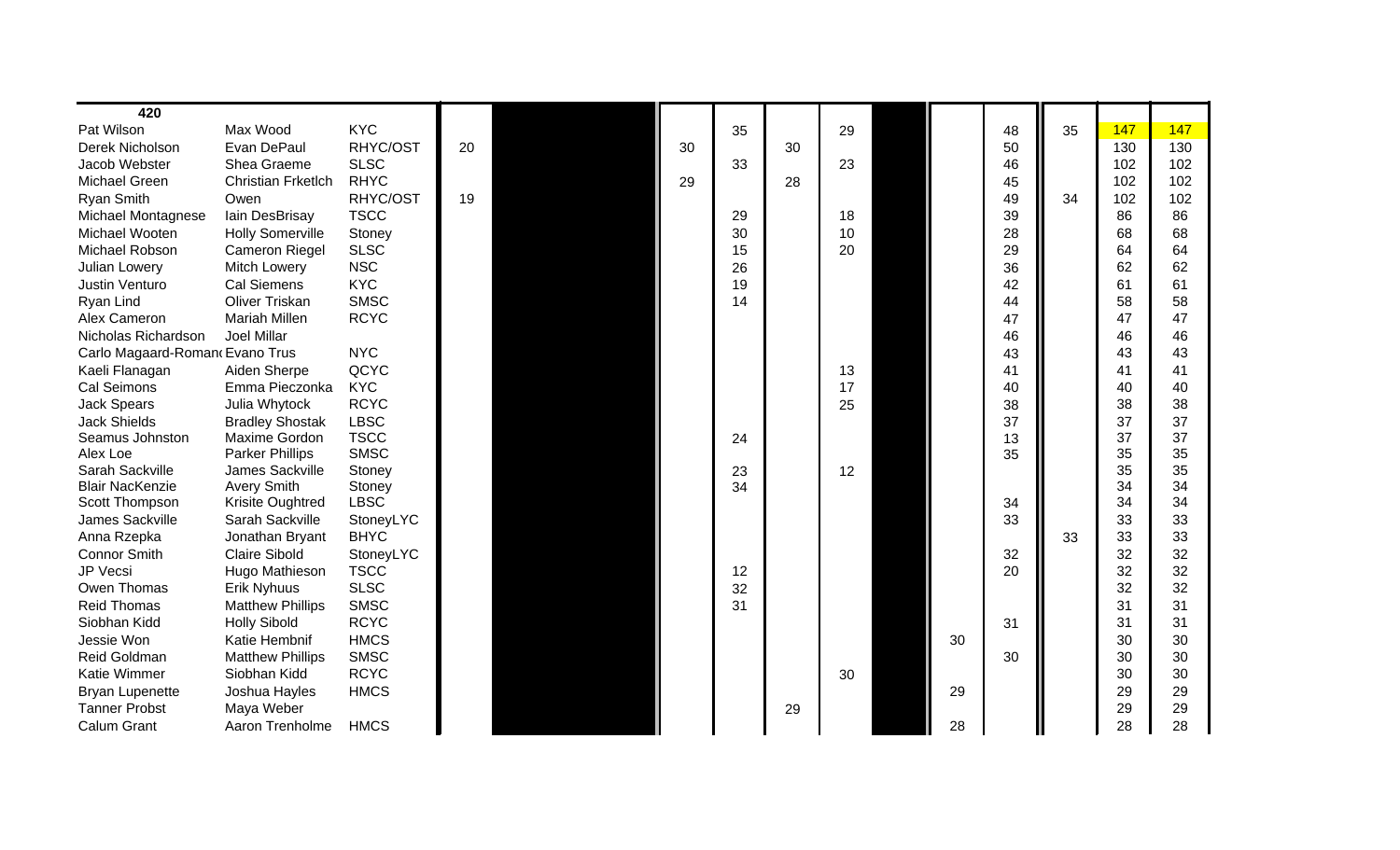| <b>Collin Campbell</b>               | Alec Jeffery               | SYC         |
|--------------------------------------|----------------------------|-------------|
| Lorenze Romano                       | Carlo Romano               | KYC         |
| Katie Campbell                       | Mariah Millen              | <b>RCYC</b> |
| Austin Ferguson                      | Andrea Placido             | <b>HMCS</b> |
| Dylan Smith                          | <b>Nick Wells</b>          | StoneyLYC   |
| Kayleigh Godfrey                     | <b>Erin Godfrey</b>        |             |
| Tyson Shipman                        | Brigid Waddingham Brock YC |             |
| Mark McCutcheon                      | <b>Tristan Lawson</b>      | <b>RCYC</b> |
| Benjamin Folds                       | Joe Tomczak                |             |
| Calla Elia                           | Nicholas Dosch             | QCYC        |
| Matthew Dizon-Mapola Sydney Hanratty |                            | <b>HMCS</b> |
| Livia Stranger                       | <b>Holly Opara</b>         | <b>RCYC</b> |
| Beverly Jensen                       | <b>Shiloh Outinen</b>      | <b>HMCS</b> |
| Regan Flemmin                        | Katie Braumgart            |             |
| <b>Samual Fumat</b>                  | <b>Daniel Panting</b>      | <b>KYC</b>  |
| Sarah Macpherson                     | <b>Claire Sibold</b>       | Stoney      |
| Dawson Brown                         | Devon Bergeron             | <b>BYC</b>  |
| Declan Trus                          | Liam Chesebrough           | <b>KYC</b>  |
| Rebecca Jordan                       | Mikayla Ward               |             |
| <b>Fraser Smith</b>                  | Ian Curran                 | HMCS        |
| Liam Murchie                         | Mauro Loran                | <b>BYC</b>  |
| Michael Karaiwanoff                  | <b>Nick Verbeek</b>        |             |
| Spencer Klymyshyn                    | <b>Simon Walker</b>        | <b>NSC</b>  |
| <b>Ben Verrico</b>                   | Jacob Folds                |             |
| Maximillian Grenke                   | <b>Matthaus Grenke</b>     | <b>NYC</b>  |
| Nicholas Elder                       | Aaron Nash                 | <b>SMSC</b> |
| Jacob Bell                           | Michael Lynch              | <b>RCYC</b> |
| <b>Bart Skala</b>                    | Daniel Skala               |             |
| <b>Grant Swedak</b>                  | Liam Elia                  | <b>LBSC</b> |
| <b>Parker Phillips</b>               | Alex Loe                   | <b>SMSC</b> |
| <b>Kennith Ellis</b>                 | Zachary Jones              | <b>HMCS</b> |
| <b>Cameron Devine</b>                | <b>Colin Devine</b>        | <b>SLSC</b> |
| Gavin Goodin                         | Caroline Dunbar            |             |
| Adam Read                            | Mark Novak                 | <b>HMCS</b> |
| <b>Charlotte Huschilt</b>            | Sophie Schultz             |             |
| Max Moffatt                          | <b>Holly Somerville</b>    | SLYC        |
| <b>Brendan Bourque</b>               | Liam Charbonneau BHYC      |             |



| Collin Campbell                      | Alec Jeffery               | <b>SYC</b>  |  | 28 |    |    |    |    |    | 28 | 28 |
|--------------------------------------|----------------------------|-------------|--|----|----|----|----|----|----|----|----|
| Lorenze Romano                       | Carlo Romano               | <b>KYC</b>  |  |    | 28 |    |    |    |    | 28 | 28 |
| Katie Campbell                       | <b>Mariah Millen</b>       | <b>RCYC</b> |  |    |    |    | 28 |    |    | 28 | 28 |
| Austin Ferguson                      | Andrea Placido             | <b>HMCS</b> |  |    |    |    |    | 27 |    | 27 | 27 |
| Dylan Smith                          | <b>Nick Wells</b>          | StoneyLYC   |  |    |    |    |    |    | 27 | 27 | 27 |
| Kayleigh Godfrey                     | <b>Erin Godfrey</b>        |             |  |    |    | 27 |    |    |    | 27 | 27 |
| <b>Tyson Shipman</b>                 | Brigid Waddingham Brock YC |             |  |    | 27 |    |    |    |    | 27 | 27 |
| Mark McCutcheon                      | <b>Tristan Lawson</b>      | <b>RCYC</b> |  |    |    |    | 27 |    |    | 27 | 27 |
| <b>Benjamin Folds</b>                | Joe Tomczak                |             |  |    |    | 26 |    |    |    | 26 | 26 |
| Calla Elia                           | Nicholas Dosch             | QCYC        |  |    |    |    |    |    | 26 | 26 | 26 |
| Matthew Dizon-Mapola Sydney Hanratty |                            | <b>HMCS</b> |  |    |    |    |    | 26 |    | 26 | 26 |
| Livia Stranger                       | <b>Holly Opara</b>         | <b>RCYC</b> |  |    |    |    | 26 |    |    | 26 | 26 |
| Beverly Jensen                       | Shiloh Outinen             | <b>HMCS</b> |  |    |    |    |    | 25 |    | 25 | 25 |
| Regan Flemmin                        | Katie Braumgart            |             |  |    |    | 25 |    |    |    | 25 | 25 |
| Samual Fumat                         | <b>Daniel Panting</b>      | <b>KYC</b>  |  |    |    |    |    |    | 25 | 25 | 25 |
| Sarah Macpherson                     | <b>Claire Sibold</b>       | Stoney      |  |    | 25 |    |    |    |    | 25 | 25 |
| Dawson Brown                         | Devon Bergeron             | <b>BYC</b>  |  |    |    |    |    | 24 |    | 24 | 24 |
| Declan Trus                          | Liam Chesebrough KYC       |             |  |    |    |    |    |    | 24 | 24 | 24 |
| Rebecca Jordan                       | Mikayla Ward               |             |  |    |    | 24 |    |    |    | 24 | 24 |
| <b>Fraser Smith</b>                  | Ian Curran                 | <b>HMCS</b> |  |    |    |    | 24 |    |    | 24 | 24 |
| Liam Murchie                         | Mauro Loran                | <b>BYC</b>  |  |    |    |    |    | 23 |    | 23 | 23 |
| Michael Karaiwanoff                  | <b>Nick Verbeek</b>        |             |  |    |    | 23 |    |    |    | 23 | 23 |
| Spencer Klymyshyn                    | Simon Walker               | <b>NSC</b>  |  |    |    |    |    |    | 23 | 23 | 23 |
| <b>Ben Verrico</b>                   | Jacob Folds                |             |  |    |    | 22 |    |    |    | 22 | 22 |
| Maximillian Grenke                   | <b>Matthaus Grenke</b>     | <b>NYC</b>  |  |    |    |    |    |    | 22 | 22 | 22 |
| Nicholas Elder                       | Aaron Nash                 | <b>SMSC</b> |  |    | 22 |    |    |    |    | 22 | 22 |
| Jacob Bell                           | Michael Lynch              | <b>RCYC</b> |  |    |    |    | 22 |    |    | 22 | 22 |
| Bart Skala                           | Daniel Skala               |             |  |    |    | 21 |    |    |    | 21 | 21 |
| <b>Grant Swedak</b>                  | Liam Elia                  | <b>LBSC</b> |  |    |    |    |    |    | 21 | 21 | 21 |
| <b>Parker Phillips</b>               | Alex Loe                   | <b>SMSC</b> |  |    | 21 |    |    |    |    | 21 | 21 |
| Kennith Ellis                        | Zachary Jones              | <b>HMCS</b> |  |    |    |    | 21 |    |    | 21 | 21 |
| <b>Cameron Devine</b>                | <b>Colin Devine</b>        | <b>SLSC</b> |  |    | 20 |    |    |    |    | 20 | 20 |
| Gavin Goodin                         | Caroline Dunbar            |             |  |    |    | 20 |    |    |    | 20 | 20 |
| Adam Read                            | <b>Mark Novak</b>          | <b>HMCS</b> |  |    |    |    | 20 |    |    | 20 | 20 |
| <b>Charlotte Huschilt</b>            | Sophie Schultz             |             |  |    |    | 19 |    |    |    | 19 | 19 |
| Max Moffatt                          | <b>Holly Somerville</b>    | <b>SLYC</b> |  |    |    |    |    |    | 19 | 19 | 19 |
| <b>Brendan Bourque</b>               | Liam Charbonneau BHYC      |             |  |    |    |    | 19 |    |    | 19 | 19 |
|                                      |                            |             |  |    |    |    |    |    |    |    |    |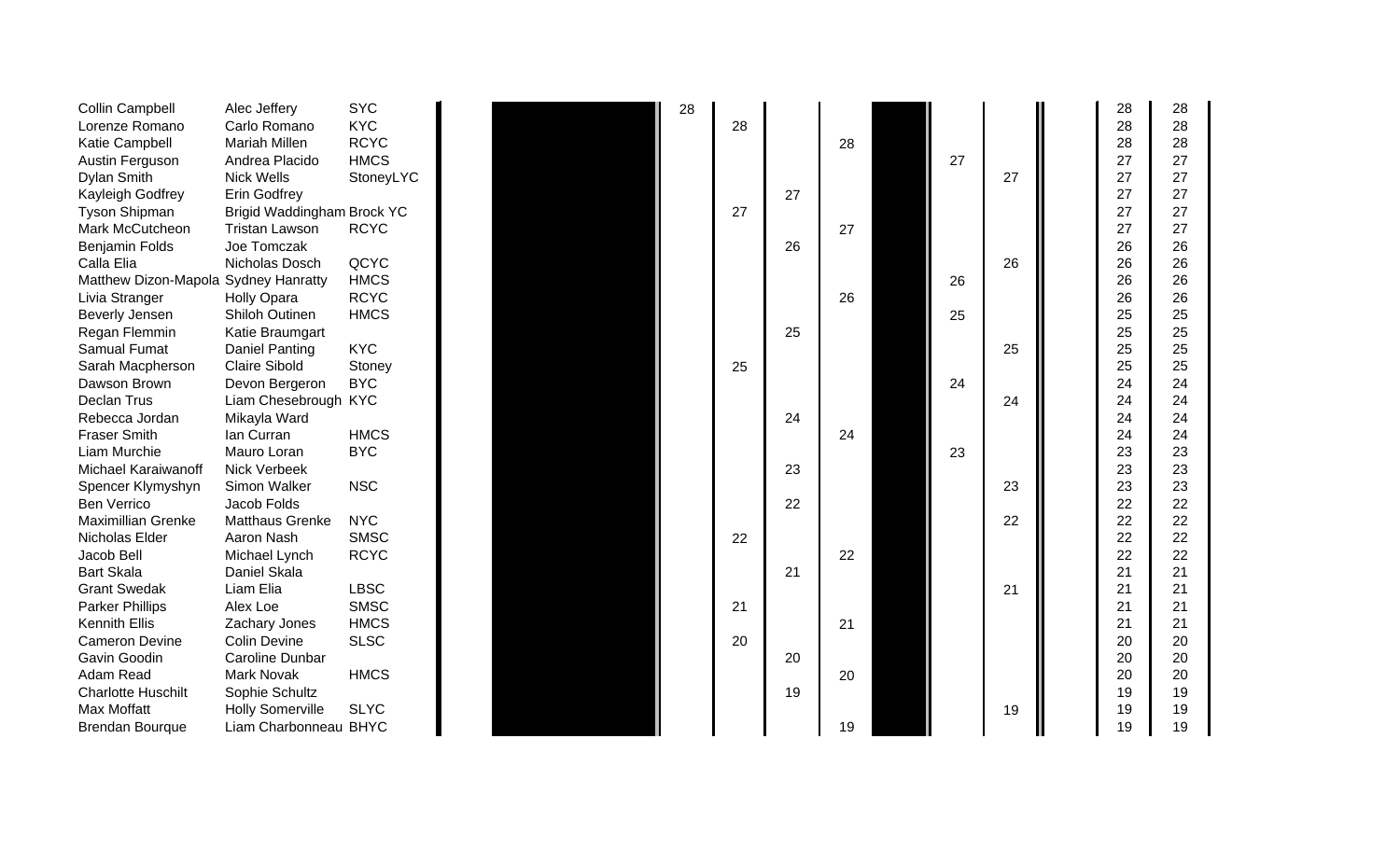| Jessica Bannon<br>John Tattersall<br>Luke Morton<br>Jack Walter<br><b>Brandon Lista</b><br><b>Keaton Phillips</b><br>Leeanne Jones<br>Eamon Laughtin<br><b>Paul Krznaric</b><br>Alex Birkenshow<br>Caroline Murdich<br>Henri Cormier<br>Jackson Jones<br>Timothy Romanski<br><b>Avery Sly</b><br>Gabriel Latremouilla<br>Jennifer Halsall<br>Gemma McLaughlin<br>Joshua Hornick<br><b>Robert Dittrich</b><br>Adele DesBrisay<br>Jacob Jackson<br>Jacob VanWassenaer<br><b>Drake Morrison</b><br><b>Arry Hart</b> | Chrisha Parker<br><b>Edward Ferrey</b><br>David Goede<br><b>Avery Smith</b><br>Simon Peter Iskand PCYC<br><b>Matthew Fraiser</b><br>Kendra Jones<br>Emma Heller<br>Grayson Smith<br><b>Roderick Macleod</b><br><b>Miriam Ellemers</b><br>Charmake Osman HMCS<br>Zoe Knowles<br>Simon Peter Iskand PCYC<br>Emma Pieczonka<br>Elyssa Biringer<br>Karen Lee<br>Alexandra Wight<br>Jordan Lalani<br>Matthew Zielinski<br>Lindsay Macmillan PCYC<br>Madeline Jackson PCYC<br><b>Erik Elliott</b><br>Vincenzo Costanzo NYC<br><b>Lily Merovitz</b> | <b>BQYC</b><br>Stoney<br><b>SLYC</b><br><b>SMSC</b><br><b>NSC</b><br><b>NYC</b><br><b>KYC</b><br>QCYC<br><b>KYC</b><br><b>KYC</b><br><b>PCYC</b><br><b>RCYC</b><br><b>PCYC</b><br><b>EYC</b><br><b>PCYC</b><br>QCYC |          |    |    |                                              | 18<br>17<br>16<br>13                                      | 18<br>17<br>16 | 2<br>16<br>15<br>14<br>11<br>9<br>8<br>$\overline{7}$<br>6<br>5<br>$\boldsymbol{\Delta}$<br>3 |                | 18<br>16<br>17<br>15<br>14<br>12                         |                      | 18<br>18<br>18<br>18<br>17<br>17<br>17<br>16<br>16<br>16<br>15<br>15<br>14<br>14<br>13<br>12<br>11<br>9<br>8<br>6<br>5<br>3 | 18<br>18<br>18<br>18<br>17<br>17<br>17<br>16<br>16<br>16<br>15<br>15<br>14<br>14<br>13<br>12<br>11<br>9<br>8<br>$\overline{7}$<br>6<br>5<br>4<br>3 |
|------------------------------------------------------------------------------------------------------------------------------------------------------------------------------------------------------------------------------------------------------------------------------------------------------------------------------------------------------------------------------------------------------------------------------------------------------------------------------------------------------------------|----------------------------------------------------------------------------------------------------------------------------------------------------------------------------------------------------------------------------------------------------------------------------------------------------------------------------------------------------------------------------------------------------------------------------------------------------------------------------------------------------------------------------------------------|---------------------------------------------------------------------------------------------------------------------------------------------------------------------------------------------------------------------|----------|----|----|----------------------------------------------|-----------------------------------------------------------|----------------|-----------------------------------------------------------------------------------------------|----------------|----------------------------------------------------------|----------------------|-----------------------------------------------------------------------------------------------------------------------------|----------------------------------------------------------------------------------------------------------------------------------------------------|
| Laser<br><b>Peter Brickell</b><br><b>Braden Garvey</b><br><b>Graham Estey</b><br>Aaron Oskan<br>Nicholas Jovanovic<br>Trevor Van Leeuwen<br><b>Connor Ward</b><br><b>Adam Gillies</b><br><b>Clark Schulz</b><br>Evan Fitzgerald                                                                                                                                                                                                                                                                                  |                                                                                                                                                                                                                                                                                                                                                                                                                                                                                                                                              | <b>WYC</b><br><b>BYC</b><br><b>BHYC</b><br><b>WYC</b><br><b>OYS</b><br><b>NSC</b><br><b>BHYC</b><br><b>ABYC</b><br><b>BHYC</b><br><b>PCYC</b>                                                                       | 17<br>16 | 19 | 25 | 25<br>30<br>22<br>23<br>27<br>24<br>26<br>28 | 35<br>32<br>29<br>26<br>34<br>30<br>31<br>25 <sub>1</sub> | 29             | 27<br>34<br>28<br>33<br>32<br>35                                                              | 30<br>29<br>28 | 46<br>47<br>50<br>36<br>41<br>49<br>39<br>48<br>45<br>37 | 31<br>32<br>34<br>30 | 167<br>167<br>194<br>142<br>136<br>116<br>112<br>133<br>102<br>125                                                          | 167<br>167<br>165<br>142<br>136<br>116<br>112<br>109<br>102<br>100                                                                                 |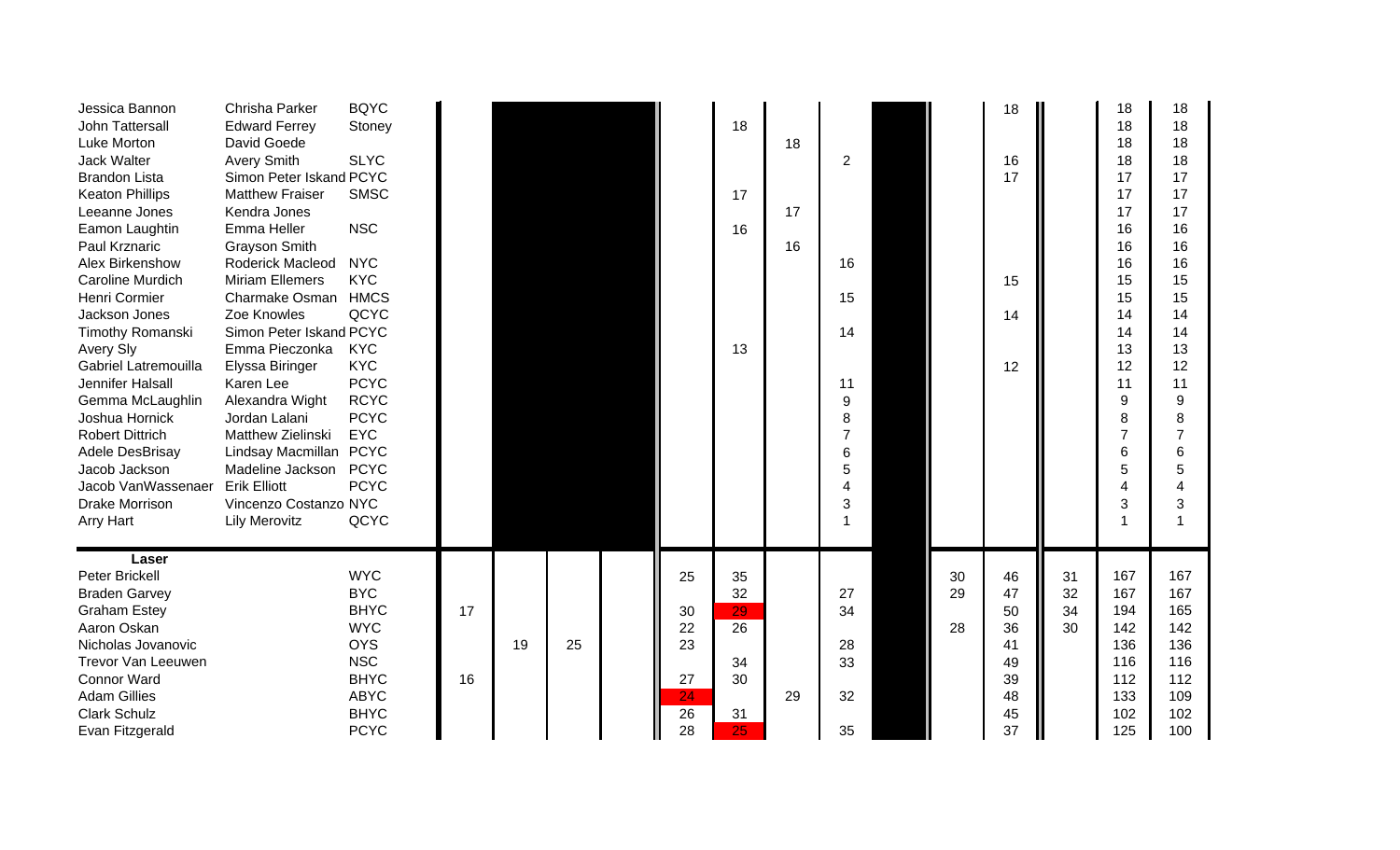| <b>Tom Smith</b><br>Jeff Dejean<br>Kieran Hughes<br><b>Kyle Harvey</b><br>Jonas Watkins<br><b>Mitchell Banford</b><br><b>Cameron Mailer</b><br>Sandy Beatty<br><b>Bryden Paulssen</b><br><b>Matthew Sherar</b><br>Marko Gombac<br><b>Tristan Osinga</b><br>Rowan Brown<br>Aidan Kerr<br><b>Alexander Matthews</b><br>Lukas Trapp<br><b>Christian Srutwa</b><br>Kevin Weirsma<br><b>Riley Finch</b> | <b>Brockville</b><br><b>ABYC</b><br><b>NSC</b><br><b>ABYC</b><br><b>BYC</b><br><b>KYC</b><br><b>BHYC</b><br>OST<br><b>PCYC</b><br>OST<br><b>RCYC</b><br><b>BYC</b><br><b>Brockville</b><br><b>SYC</b><br><b>SPS</b><br><b>OYS</b><br><b>RHYC</b><br><b>OST</b> | 20<br>19<br>18 | 20 |    |    | 20<br>29<br>21                    | 27<br>23<br>33<br>24<br>28 | 30<br>28 | 29<br>31<br>30<br>24<br>23<br>25<br>22<br>21<br>26 | 26<br>27 | 44<br>40<br>42<br>42<br>34<br>38<br>35<br>43 | 33<br>29<br>35 | 100<br>94<br>93<br>86<br>68<br>62<br>58<br>58<br>58<br>54<br>53<br>50<br>48<br>43<br>29<br>26<br>21<br>20<br>18 | 100<br>94<br>93<br>86<br>68<br>62<br>58<br>58<br>58<br>54<br>53<br>50<br>48<br>43<br>29<br>26<br>21<br>20<br>18 |
|----------------------------------------------------------------------------------------------------------------------------------------------------------------------------------------------------------------------------------------------------------------------------------------------------------------------------------------------------------------------------------------------------|----------------------------------------------------------------------------------------------------------------------------------------------------------------------------------------------------------------------------------------------------------------|----------------|----|----|----|-----------------------------------|----------------------------|----------|----------------------------------------------------|----------|----------------------------------------------|----------------|-----------------------------------------------------------------------------------------------------------------|-----------------------------------------------------------------------------------------------------------------|
| Radial<br>Forrest Wachholz                                                                                                                                                                                                                                                                                                                                                                         | <b>OST</b>                                                                                                                                                                                                                                                     | 15             | 16 |    | 25 | $27\,$                            | 34                         |          |                                                    |          | 49                                           | 31             | 197                                                                                                             | 166                                                                                                             |
| Owen McNeil                                                                                                                                                                                                                                                                                                                                                                                        | <b>OYS</b>                                                                                                                                                                                                                                                     |                | 12 | 35 | 23 | 22                                |                            | 30       | 29                                                 |          | 34                                           | 16             | 201                                                                                                             | 151                                                                                                             |
| Anton Tsyhanok                                                                                                                                                                                                                                                                                                                                                                                     | <b>EYC</b>                                                                                                                                                                                                                                                     | 13             |    |    |    |                                   |                            |          |                                                    |          |                                              |                |                                                                                                                 |                                                                                                                 |
| Matti Muru                                                                                                                                                                                                                                                                                                                                                                                         |                                                                                                                                                                                                                                                                |                | 13 |    | 24 | $\overline{26}$                   |                            |          | 30                                                 |          | 45                                           | 19             | 170                                                                                                             | 144                                                                                                             |
|                                                                                                                                                                                                                                                                                                                                                                                                    | <b>OST</b>                                                                                                                                                                                                                                                     | 17             | 20 |    |    | 29                                |                            |          |                                                    |          | 48                                           | 24             | 138                                                                                                             | 138                                                                                                             |
| <b>Christian Heim</b>                                                                                                                                                                                                                                                                                                                                                                              | <b>EYC</b>                                                                                                                                                                                                                                                     | 8              | 11 |    | 20 | 23                                |                            |          | 27                                                 |          | 44                                           | 20             | 153                                                                                                             | 134                                                                                                             |
| Duncan Cameron                                                                                                                                                                                                                                                                                                                                                                                     | <b>EYC</b>                                                                                                                                                                                                                                                     | 14             | 17 |    |    | 25                                |                            |          |                                                    |          | 47                                           | 22             | 125                                                                                                             | 125                                                                                                             |
| Noah Collinson                                                                                                                                                                                                                                                                                                                                                                                     | <b>RCYC</b>                                                                                                                                                                                                                                                    | 11             |    |    | 21 |                                   | 33                         |          | 28                                                 |          |                                              | 32             | 125                                                                                                             | 125                                                                                                             |
| Mark McGugan                                                                                                                                                                                                                                                                                                                                                                                       | <b>NSC</b>                                                                                                                                                                                                                                                     |                |    |    |    |                                   | 30                         |          | 18                                                 |          | 43                                           | 26             | 117                                                                                                             | 117                                                                                                             |
| Will Jones                                                                                                                                                                                                                                                                                                                                                                                         | <b>RHYC</b>                                                                                                                                                                                                                                                    |                | 18 |    |    |                                   |                            |          |                                                    |          | 50                                           | 35             | 103                                                                                                             | 103                                                                                                             |
| Adam Koch                                                                                                                                                                                                                                                                                                                                                                                          | <b>PCYC</b>                                                                                                                                                                                                                                                    | 12             |    |    |    | 28                                | 35                         |          | 25                                                 |          |                                              | 27             | 127                                                                                                             | 102                                                                                                             |
| Alex Hill-Keast                                                                                                                                                                                                                                                                                                                                                                                    | <b>BYC</b>                                                                                                                                                                                                                                                     |                |    |    |    |                                   | 25                         |          | 13                                                 | 29       | 35                                           |                | 102                                                                                                             | 102                                                                                                             |
| Arie Moffat                                                                                                                                                                                                                                                                                                                                                                                        | <b>KYC</b>                                                                                                                                                                                                                                                     |                |    |    |    |                                   | 29                         |          | 9                                                  |          | 36                                           | 18             | 92                                                                                                              | 92                                                                                                              |
| Jack Bruce                                                                                                                                                                                                                                                                                                                                                                                         | <b>PCYC</b>                                                                                                                                                                                                                                                    | $\mathbf{7}$   |    |    | 16 | 14                                | 12                         |          | 8                                                  |          | 33                                           | 14             | 104                                                                                                             | 89                                                                                                              |
| David Dyer<br>Robert Lalonde                                                                                                                                                                                                                                                                                                                                                                       | <b>RCYC</b><br><b>OST</b>                                                                                                                                                                                                                                      | 16             | 14 |    |    | 9 <sub>o</sub><br>$\overline{30}$ |                            | 28       | 20                                                 |          | 41                                           | 29             | 98<br>89                                                                                                        | 89<br>89                                                                                                        |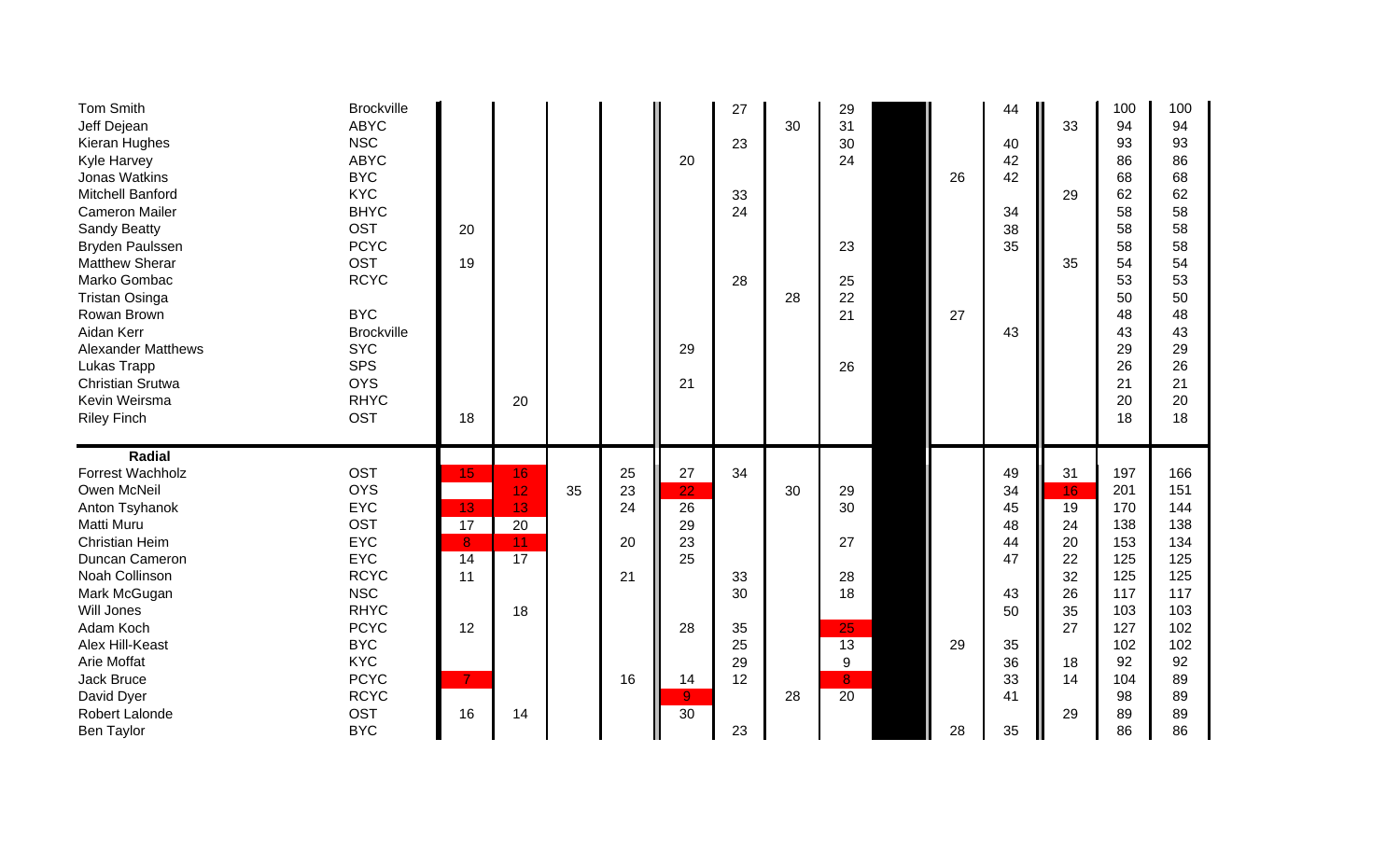| Stefan Kremic            | <b>PCYC</b>         |    |                |    |    | $\overline{21}$ | 22 |    | 24 |    | 39                      |    | 106 | 85 |
|--------------------------|---------------------|----|----------------|----|----|-----------------|----|----|----|----|-------------------------|----|-----|----|
| James Juhasz             | <b>BHYC</b>         |    | 10             |    |    | $\overline{17}$ |    |    |    |    | 40                      | 17 | 84  | 84 |
| <b>Thomas Chandler</b>   | <b>WYC</b>          |    |                |    |    | $\overline{7}$  | 8  |    |    | 27 | 25                      | 15 | 82  | 82 |
| Marcus Fogh              | <b>EYC</b>          |    |                |    |    |                 |    | 29 | 23 |    | 29                      |    | 81  | 81 |
| Luka Kremic              | <b>PCYC</b>         |    |                |    |    | 18              | 24 |    |    |    | 38                      |    | 80  | 80 |
| Sam Lowery               | <b>NSC</b>          |    |                |    |    |                 | 31 |    |    |    | 42                      |    | 73  | 73 |
| Gren Bunner              | <b>OYS</b>          |    |                |    | 18 | 16              | 20 |    | 19 |    | 15                      |    | 88  | 72 |
| Kytin Kwan               | <b>WYC</b>          |    |                |    |    | $\overline{13}$ | 28 |    |    | 30 |                         |    | 71  | 71 |
| Colton Ladouceur         | <b>OYS</b>          |    | 9 <sub>1</sub> | 34 | 14 |                 |    |    | -1 |    | $\overline{7}$          | 13 | 78  | 69 |
| Aidan Wickham            | <b>KYC</b>          |    |                |    |    |                 | 21 |    | 10 |    | 37                      |    | 68  | 68 |
| <b>Violet Stafford</b>   | <b>OST</b>          | 20 | 19             |    |    |                 |    |    |    |    |                         | 28 | 67  | 67 |
| <b>Jarred Collinson</b>  | <b>RCYC</b>         |    |                |    |    |                 | 16 |    |    |    | 46                      |    | 62  | 63 |
| Jeremy Martin            | <b>PCYC</b>         |    |                |    |    | 24              | 32 |    | 17 |    |                         |    | 73  | 56 |
| Derin Bilgen             | <b>RCYC</b>         | 10 |                |    | 19 |                 |    |    |    |    |                         | 25 | 54  | 54 |
| Shawn Gershman           | <b>ABYC</b>         |    |                |    |    | 10 <sub>1</sub> |    | 27 | 26 |    |                         |    | 63  | 53 |
| Sarah Douglas            | <b>OST</b>          | 18 |                |    |    |                 |    |    |    |    |                         | 34 | 52  | 52 |
| Lauren Oziepak           | <b>RHYC</b>         |    |                |    |    |                 |    | 24 |    |    | 27                      |    | 51  | 51 |
| <b>Ainsley Doell</b>     | <b>ABYC</b>         |    |                |    |    | 4               |    | 25 |    |    | 21                      |    | 50  | 50 |
| Bronwyn Richardson       | <b>OST</b>          | 19 |                |    |    |                 |    |    |    |    |                         | 30 | 49  | 49 |
| <b>Quinton Gallon</b>    | <b>BYC</b>          |    |                |    |    |                 | 5  |    |    | 16 | 28                      |    | 49  | 49 |
| <b>Fernando Martinez</b> | <b>OYS</b>          |    | 8 <sub>1</sub> | 33 | 15 |                 |    |    |    |    |                         |    | 56  | 48 |
| Nicholas Schute          | <b>NSC</b>          |    |                |    |    |                 | 26 |    |    |    | 22                      |    | 48  | 48 |
| Damian Easton            | <b>BrockvilleYC</b> |    |                |    |    |                 | 13 |    | 15 |    | 18                      |    | 46  | 46 |
| Natalie Tanczak          | <b>NSC</b>          |    |                |    |    |                 | 17 |    |    |    | 29                      |    | 46  | 46 |
| Jackie Muru              | <b>PCYC</b>         |    |                |    |    | 20              |    |    | 22 |    |                         |    | 42  | 42 |
| <b>Eric Prits</b>        | <b>BHYC</b>         |    |                |    |    |                 | 18 |    | 21 |    |                         |    | 39  | 39 |
| Connor Taugher           | <b>BrockvilleYC</b> |    |                |    |    |                 |    |    |    | 24 |                         | 12 | 36  | 36 |
| Isabella Zeeb            | <b>FBYC</b>         |    |                |    |    |                 |    | 23 |    |    | 12                      |    | 35  | 35 |
| Aden Razzouki            | <b>RCYC</b>         |    |                |    |    |                 |    |    | 3  |    | 32                      |    | 35  | 35 |
| <b>Harriet Pollock</b>   | <b>PCYC</b>         | 6  |                |    |    | 11              |    |    | 14 |    | $\overline{\mathbf{4}}$ |    | 35  | 35 |
| Justin Roblchaud         | <b>BYC</b>          |    |                |    |    |                 |    |    |    | 25 |                         | 9  | 34  | 34 |
| Cole Spencer             | <b>BHYC</b>         |    |                |    |    |                 | 15 |    | 2  |    | 16                      |    | 33  | 33 |
| <b>Brendan Caulfield</b> | <b>TSCC</b>         |    |                |    |    |                 | 14 |    |    |    | 19                      |    | 33  | 33 |
| Hugh Macrae              | <b>KYC</b>          |    |                |    |    |                 |    |    |    |    |                         | 33 | 33  | 33 |
| Cole Robertson           | <b>KYC</b>          |    |                |    |    |                 | 11 |    |    |    |                         | 21 | 32  | 32 |
| Laura Lee                | <b>PCYC</b>         |    |                |    |    | 12 <sub>1</sub> | 19 |    | 12 |    |                         |    | 43  | 31 |
| <b>Berg Ellemers</b>     | <b>KYC</b>          |    |                |    |    |                 |    |    |    |    | 31                      |    | 31  | 31 |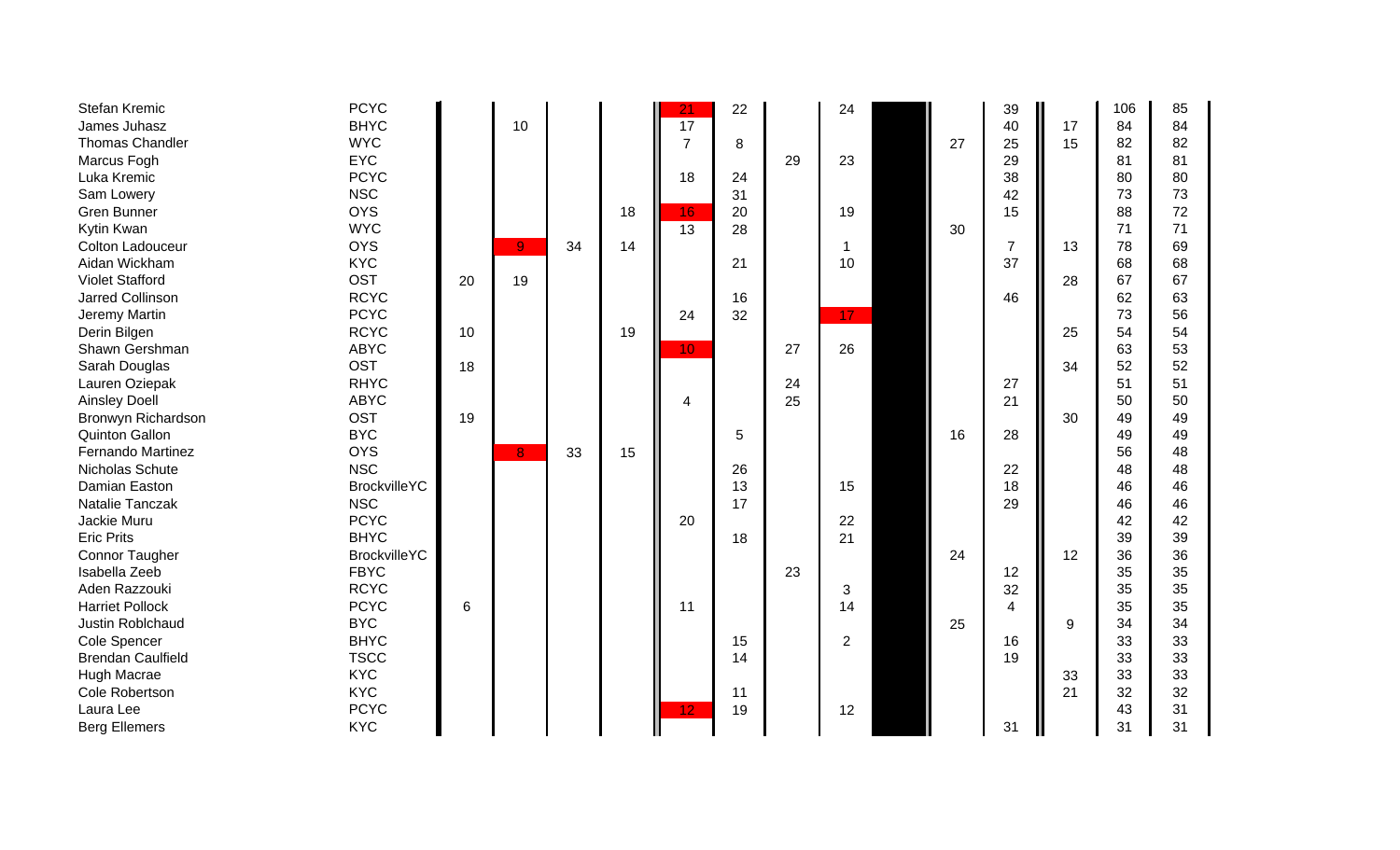| Liam Wilson               | <b>BrockvilleYC</b> |   |    |    |    |    |                |    |    |    | 23             |    | 30 | 30 |
|---------------------------|---------------------|---|----|----|----|----|----------------|----|----|----|----------------|----|----|----|
| Gabe Meacher              | <b>KYC</b>          |   |    |    |    |    |                |    |    |    | 30             |    | 30 | 30 |
| Caleb Haydock             | <b>OYS</b>          |   |    | 32 |    |    |                |    |    |    | 6              |    | 38 | 28 |
| Liz Vasilkovs             | <b>KYC</b>          |   |    |    |    |    | 27             |    |    |    |                |    | 27 | 27 |
| Nicole Whitmore           |                     |   |    |    |    |    |                | 26 |    |    |                |    | 26 | 26 |
| Liam Tierney              | <b>PCYC</b>         |   |    |    |    | 15 |                |    | 11 |    |                |    | 26 | 26 |
| <b>Oliver Dwyer</b>       | <b>KYC</b>          |   |    |    |    |    |                |    |    |    | 26             |    | 26 | 26 |
| <b>Hallie Arnott</b>      | <b>BYC</b>          |   |    |    |    |    |                |    |    | 26 |                |    | 26 | 26 |
| Marina Mira               | <b>WYC</b>          |   |    |    |    |    |                |    |    | 23 | $\overline{2}$ |    | 25 | 25 |
| Simon Home                | <b>EYC</b>          |   |    |    |    |    |                |    |    |    | 24             |    | 24 | 25 |
| Truman Thompson           | <b>RCYC</b>         |   |    |    | 17 |    | $\overline{7}$ |    |    |    |                |    | 24 | 24 |
| Alexander Ivanovic        | <b>PCYC</b>         |   |    |    |    |    |                |    | 4  |    | 20             |    | 24 | 24 |
| Michael Jenkins           | <b>KYC</b>          |   |    |    |    |    |                |    |    |    |                | 23 | 23 | 23 |
| John Walton               | <b>BYC</b>          |   |    |    |    |    | $\overline{2}$ |    |    | 21 |                |    | 23 | 23 |
| <b>Tyler White</b>        | <b>RCYC</b>         |   |    |    | 22 |    |                |    |    |    |                |    | 22 | 22 |
| Arielle Lynch             | <b>WYC</b>          |   |    |    |    |    |                |    |    | 19 | 3              |    | 22 | 22 |
| Shannon Blaney            | <b>WYC</b>          |   |    |    |    |    |                |    |    | 22 |                |    | 22 | 22 |
| <b>Avery Schwarz</b>      | <b>TSCC</b>         |   |    |    |    |    | 10             |    |    |    | 11             |    | 21 | 21 |
| <b>Mitchell Grant</b>     | <b>BYC</b>          |   |    |    |    |    | 3              |    |    |    | 17             |    | 20 | 20 |
| Hannah Vermaeten          | <b>BYC</b>          |   |    |    |    |    |                |    |    | 20 |                |    | 20 | 20 |
| <b>Garrett Tierney</b>    | <b>PCYC</b>         |   |    |    |    | 19 |                |    |    |    |                |    | 19 | 19 |
| <b>Emma Struthers</b>     | <b>RCYC</b>         |   |    |    | 13 |    |                |    |    |    | 5              |    | 18 | 18 |
| <b>Griffin Kazmer</b>     | <b>BYC</b>          |   |    |    |    |    |                |    |    | 18 |                |    | 18 | 18 |
| Alex Taylor               | <b>BYC</b>          |   |    |    |    |    |                |    |    | 17 |                |    | 17 | 17 |
| Rory Doyle                | <b>RCYC</b>         |   |    |    |    |    |                |    | 16 |    |                |    | 16 | 16 |
| Daniel Barry              | <b>SYC</b>          |   | 15 |    |    |    |                |    |    |    |                |    | 15 | 15 |
| Maddie Murchie            | <b>BYC</b>          |   |    |    |    |    |                |    |    | 15 |                |    | 15 | 15 |
| <b>Kyle Davis</b>         | <b>DYC</b>          |   |    |    |    |    |                |    |    |    | 14             |    | 14 | 14 |
| Julia Johnston            | <b>BYC</b>          |   |    |    |    |    |                |    |    | 14 |                |    | 14 | 14 |
| Alexander Taylor          | <b>BYC</b>          |   |    |    |    |    |                |    |    |    | 13             |    | 13 | 13 |
| <b>Piper Treadwell</b>    | <b>PCYC</b>         |   |    |    |    | 6  |                |    | 6  |    |                |    | 12 | 12 |
| Liam Bruce                | <b>BHYC</b>         |   |    |    |    |    |                |    |    |    |                | 11 | 11 | 11 |
| Amir Sandarusi            | <b>BrockvilleYC</b> |   |    |    |    |    |                |    |    |    | 10             |    | 10 | 10 |
| Amanda Morch              | <b>RCYC</b>         |   |    |    |    |    |                |    |    |    | 9              |    | 9  | 9  |
| <b>Elizabeth Hoenhous</b> | <b>TSCC</b>         |   |    |    |    |    | 9              |    |    |    |                |    | 9  | 9  |
| <b>Patrick Carroll</b>    |                     | 9 |    |    |    |    |                |    |    |    |                |    | 9  | 9  |
| Sam Scrivens              | <b>NSC</b>          |   |    |    |    |    |                |    |    |    |                | 10 | 9  | 9  |